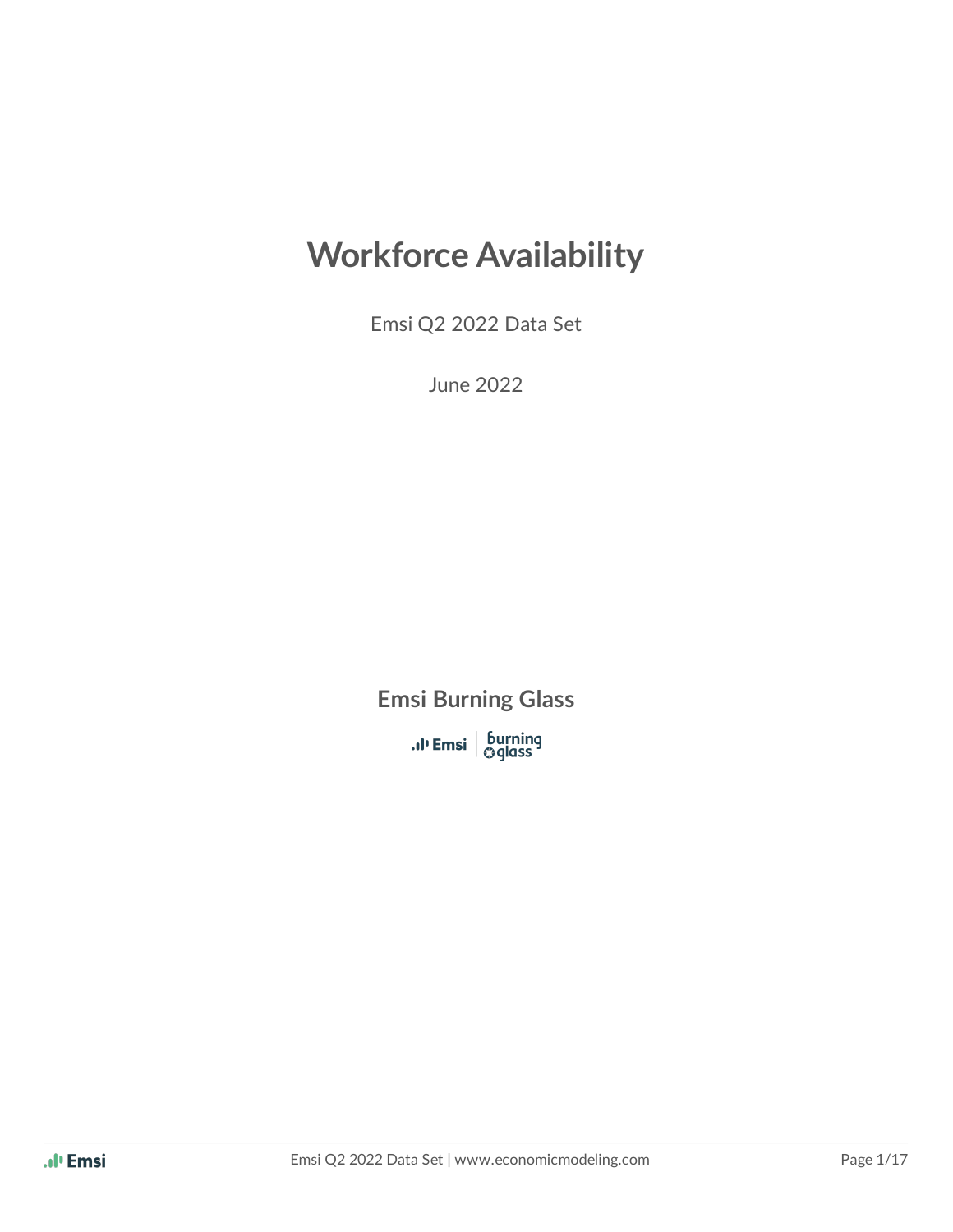## **Parameters**

#### **Occupations:**

91 items selected. See Appendix A for details.

**Regions:**

| Code  | Description         | Code  | Description          |
|-------|---------------------|-------|----------------------|
| 25011 | Franklin County, MA | 25015 | Hampshire County, MA |
| 25013 | Hampden County, MA  |       |                      |

**Datarun:** 2022.2 – QCEW Employees, Non-QCEW Employees, Self-Employed, and Extended Proprietors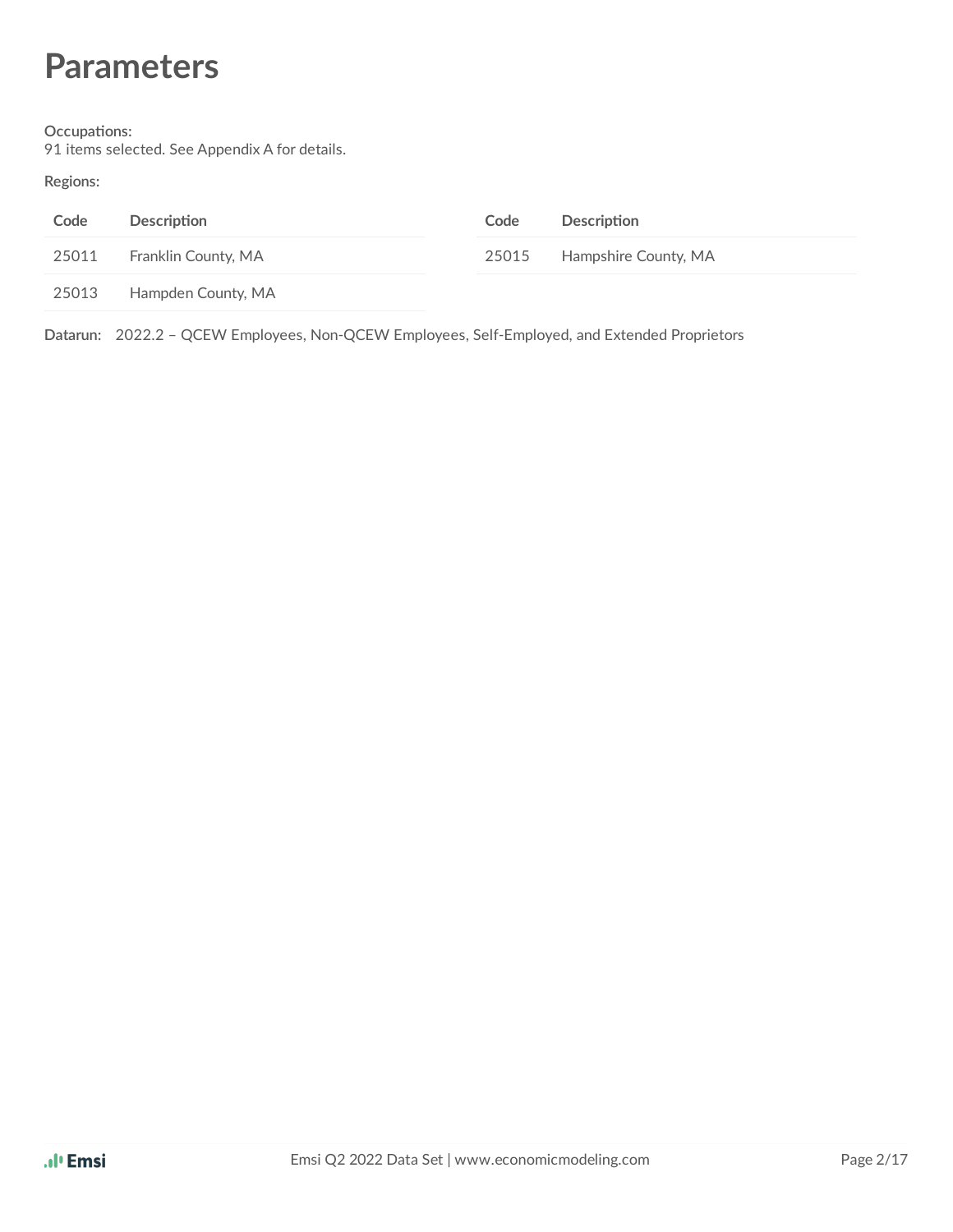

## **Executive Summary**



- STEM Occupations decreased by 1,356 from 2016-2021 (-8.4%), less than the national growth rate of 6.5%. The occupations are projected to increase by 84 from 2021-2026 (0.6%), less than the national projected growth rate of 6.7%.
- Regional job concentration per capita for STEM Occupations is 0.77 times the national job concentration. In other words, there are 23% fewer STEM Occupations in this region than we would expect to find in the average region.
- Cost of labor in the region is below median. The median earnings for STEM Occupations in the region is \$38.71/hr, which is  $$1.97/hr$  below the national median of  $$40.68/hr$ .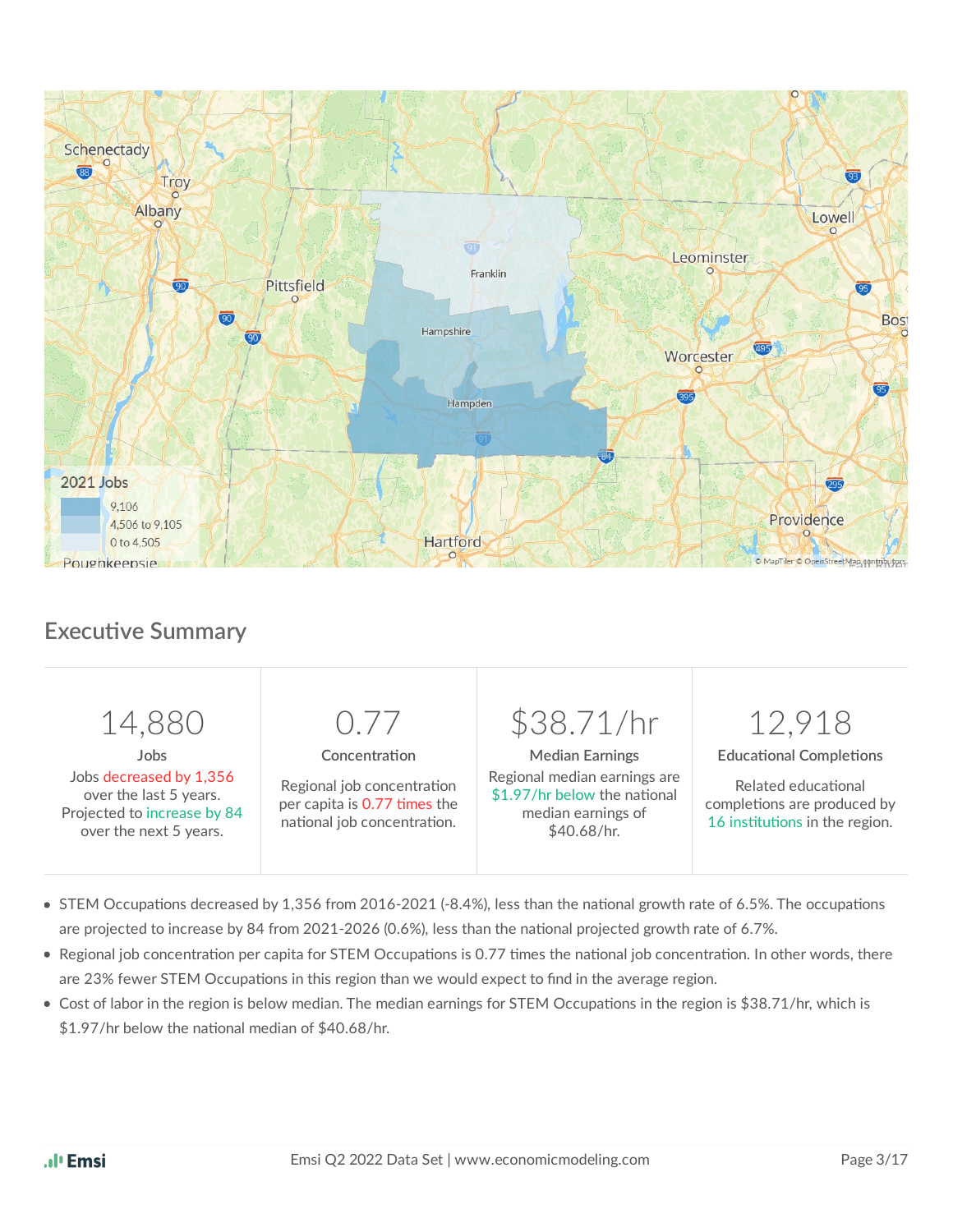## **Earnings**



| Occupation                                                                           | Average<br><b>Earnings</b> | 25th Percentile<br><b>Earnings</b> | Median<br><b>Earnings</b> | <b>75th Percentile</b><br><b>Earnings</b> |
|--------------------------------------------------------------------------------------|----------------------------|------------------------------------|---------------------------|-------------------------------------------|
| Computer Systems Analysts (15-1211)                                                  | \$45.46                    | \$33.27                            | \$42.66                   | \$54.75                                   |
| Information Security Analysts (15-1212)                                              | \$46.73                    | \$33.54                            | \$43.11                   | \$58.33                                   |
| Computer and Information Research<br>Scientists (15-1221)                            | \$51.99                    | \$40.38                            | \$52.49                   | \$61.43                                   |
| Computer Network Support Specialists (15-<br>1231)                                   | \$38.57                    | \$26.51                            | \$36.42                   | \$49.18                                   |
| Computer User Support Specialists (15-1232)                                          | \$29.89                    | \$21.97                            | \$27.36                   | \$35.42                                   |
| Computer Network Architects (15-1241)                                                | \$57.67                    | \$44.75                            | \$56.88                   | \$70.84                                   |
| Network and Computer Systems<br>Administrators (15-1244)                             | \$42.04                    | \$30.93                            | \$40.19                   | \$50.73                                   |
| Database Administrators and Architects (15-<br>1245)                                 | \$47.44                    | \$34.50                            | \$47.64                   | \$59.24                                   |
| Computer Programmers (15-1251)                                                       | \$42.39                    | \$25.85                            | \$40.60                   | \$54.15                                   |
| Software Developers and Software Quality<br>Assurance Analysts and Testers (15-1256) | \$51.57                    | \$38.13                            | \$50.10                   | \$63.44                                   |
| Web Developers and Digital Interface<br>Designers (15-1257)                          | \$32.07                    | \$16.72                            | \$29.05                   | \$43.55                                   |
| Computer Occupations, All Other (15-1299)                                            | \$36.68                    | \$21.98                            | \$34.26                   | \$48.57                                   |
| <b>Actuaries (15-2011)</b>                                                           | \$55.79                    | \$38.69                            | \$50.32                   | \$68.65                                   |

Emsi Q2 2022 Data Set | www.economicmodeling.com Page 4/17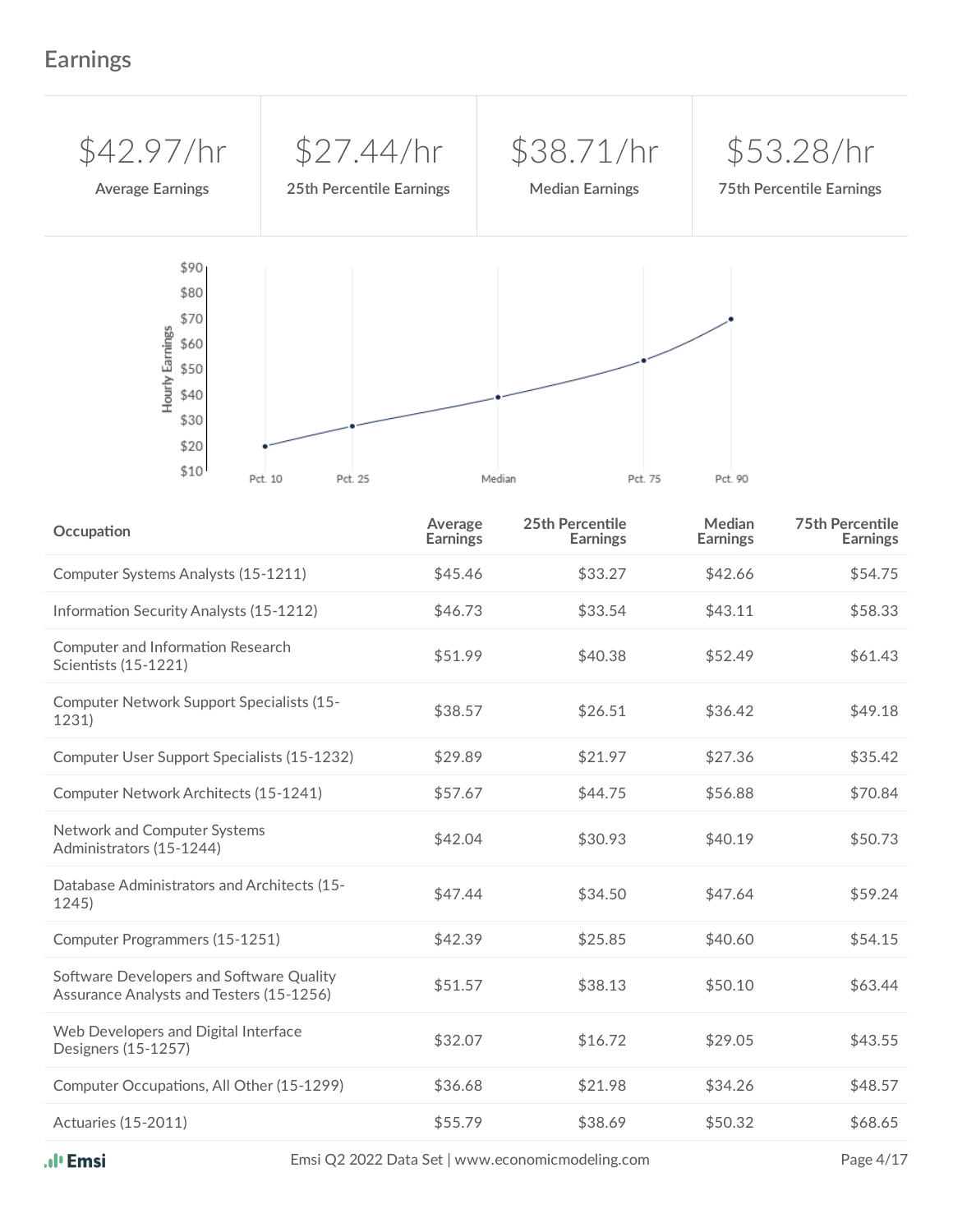| Mathematicians (15-2021)                                                                | \$41.51 | \$23.45 | \$32.42 | \$53.75 |
|-----------------------------------------------------------------------------------------|---------|---------|---------|---------|
| Operations Research Analysts (15-2031)                                                  | \$40.15 | \$28.38 | \$36.52 | \$47.71 |
| Statisticians (15-2041)                                                                 | \$49.42 | \$34.60 | \$46.29 | \$61.79 |
| Data Scientists and Mathematical Science<br>Occupations, All Other (15-2098)            | \$47.95 | \$31.84 | \$44.52 | \$57.13 |
| Aerospace Engineers (17-2011)                                                           | \$53.41 | \$41.88 | \$53.05 | \$63.47 |
| Agricultural Engineers (17-2021)                                                        | \$66.16 | \$36.69 | \$51.39 | \$71.10 |
| Bioengineers and Biomedical Engineers (17-<br>2031)                                     | \$53.72 | \$38.19 | \$46.63 | \$59.45 |
| Chemical Engineers (17-2041)                                                            | \$48.31 | \$34.46 | \$47.21 | \$57.26 |
| Civil Engineers (17-2051)                                                               | \$45.13 | \$30.24 | \$39.41 | \$51.98 |
| Computer Hardware Engineers (17-2061)                                                   | \$58.01 | \$38.06 | \$55.87 | \$72.41 |
| Electrical Engineers (17-2071)                                                          | \$49.96 | \$36.92 | \$48.87 | \$61.53 |
| Electronics Engineers, Except Computer (17-<br>2072)                                    | \$53.87 | \$39.06 | \$50.98 | \$66.91 |
| Environmental Engineers (17-2081)                                                       | \$43.83 | \$32.82 | \$41.27 | \$50.83 |
| Health and Safety Engineers, Except Mining<br>Safety Engineers and Inspectors (17-2111) | \$46.03 | \$35.43 | \$45.74 | \$55.60 |
| Industrial Engineers (17-2112)                                                          | \$45.03 | \$34.89 | \$43.24 | \$53.59 |
| Marine Engineers and Naval Architects (17-<br>2121)                                     | \$43.59 | \$39.12 | \$44.15 | \$48.80 |
| Materials Engineers (17-2131)                                                           | \$44.61 | \$33.84 | \$44.88 | \$54.91 |
| Mechanical Engineers (17-2141)                                                          | \$45.88 | \$34.28 | \$43.12 | \$55.90 |
| Mining and Geological Engineers, Including<br>Mining Safety Engineers (17-2151)         | \$40.62 | \$37.04 | \$42.05 | \$45.38 |
| Nuclear Engineers (17-2161)                                                             | \$64.61 | \$36.55 | \$55.72 | \$80.25 |
| Petroleum Engineers (17-2171)                                                           | \$70.64 | \$46.97 | \$62.10 | \$87.10 |
| Engineers, All Other (17-2199)                                                          | \$57.70 | \$31.53 | \$48.94 | \$74.47 |
| Architectural and Civil Drafters (17-3011)                                              | \$26.85 | \$21.09 | \$25.89 | \$30.68 |
| Electrical and Electronics Drafters (17-3012)                                           | \$31.18 | \$20.54 | \$27.73 | \$39.36 |
| Mechanical Drafters (17-3013)                                                           | \$28.14 | \$21.38 | \$26.17 | \$32.79 |
|                                                                                         |         |         |         |         |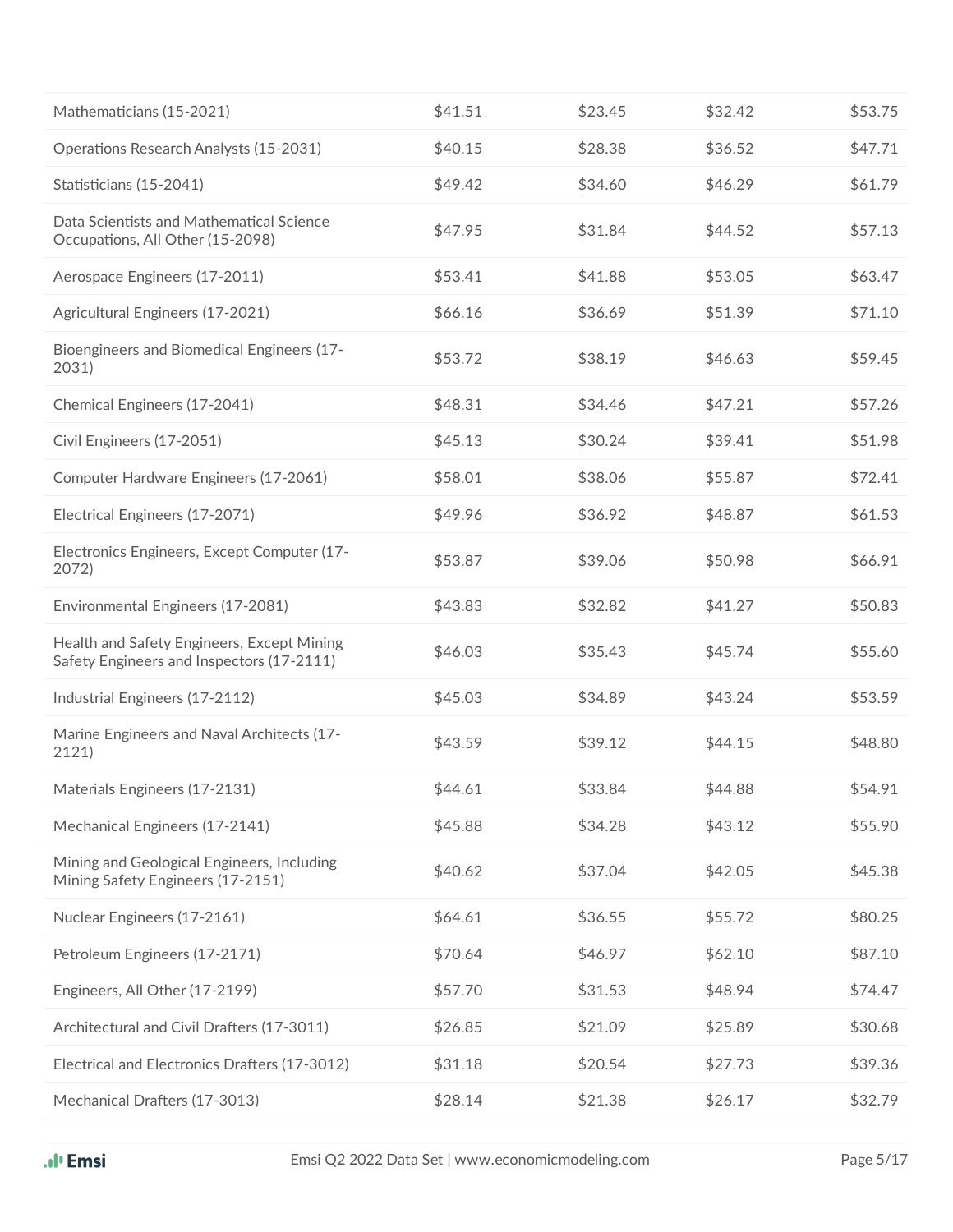| \$27.72 | \$16.08 | \$24.44 | \$33.43 |
|---------|---------|---------|---------|
| \$30.85 | \$21.18 | \$28.58 | \$36.68 |
| \$24.97 | \$17.23 | \$23.73 | \$29.50 |
| \$30.28 | \$22.51 | \$29.39 | \$35.41 |
| \$27.88 | \$20.88 | \$27.65 | \$33.78 |
| \$27.52 | \$17.30 | \$23.64 | \$30.63 |
| \$27.48 | \$21.39 | \$26.26 | \$32.48 |
| \$26.31 | \$19.12 | \$24.38 | \$32.36 |
| \$27.62 | \$17.20 | \$24.42 | \$32.17 |
| \$29.65 | \$20.14 | \$25.90 | \$34.89 |
| \$37.62 | \$21.05 | \$29.85 | \$45.77 |
| \$37.57 | \$23.61 | \$32.69 | \$49.43 |
| \$41.69 | \$26.97 | \$40.00 | \$50.86 |
| \$48.01 | \$28.82 | \$43.60 | \$62.03 |
| \$45.50 | \$30.23 | \$49.35 | \$57.73 |
| \$40.48 | \$26.60 | \$37.72 | \$50.71 |
| \$41.59 | \$30.03 | \$40.08 | \$49.63 |
| \$30.95 | \$19.81 | \$28.41 | \$39.30 |
| \$27.87 | \$21.64 | \$27.35 | \$34.02 |
| \$39.44 | \$30.89 | \$35.49 | \$46.42 |
| \$47.87 | \$25.97 | \$41.14 | \$60.35 |
| \$43.09 | \$32.48 | \$40.67 | \$50.60 |
| \$54.95 | \$34.79 | \$52.10 | \$72.53 |
|         |         |         |         |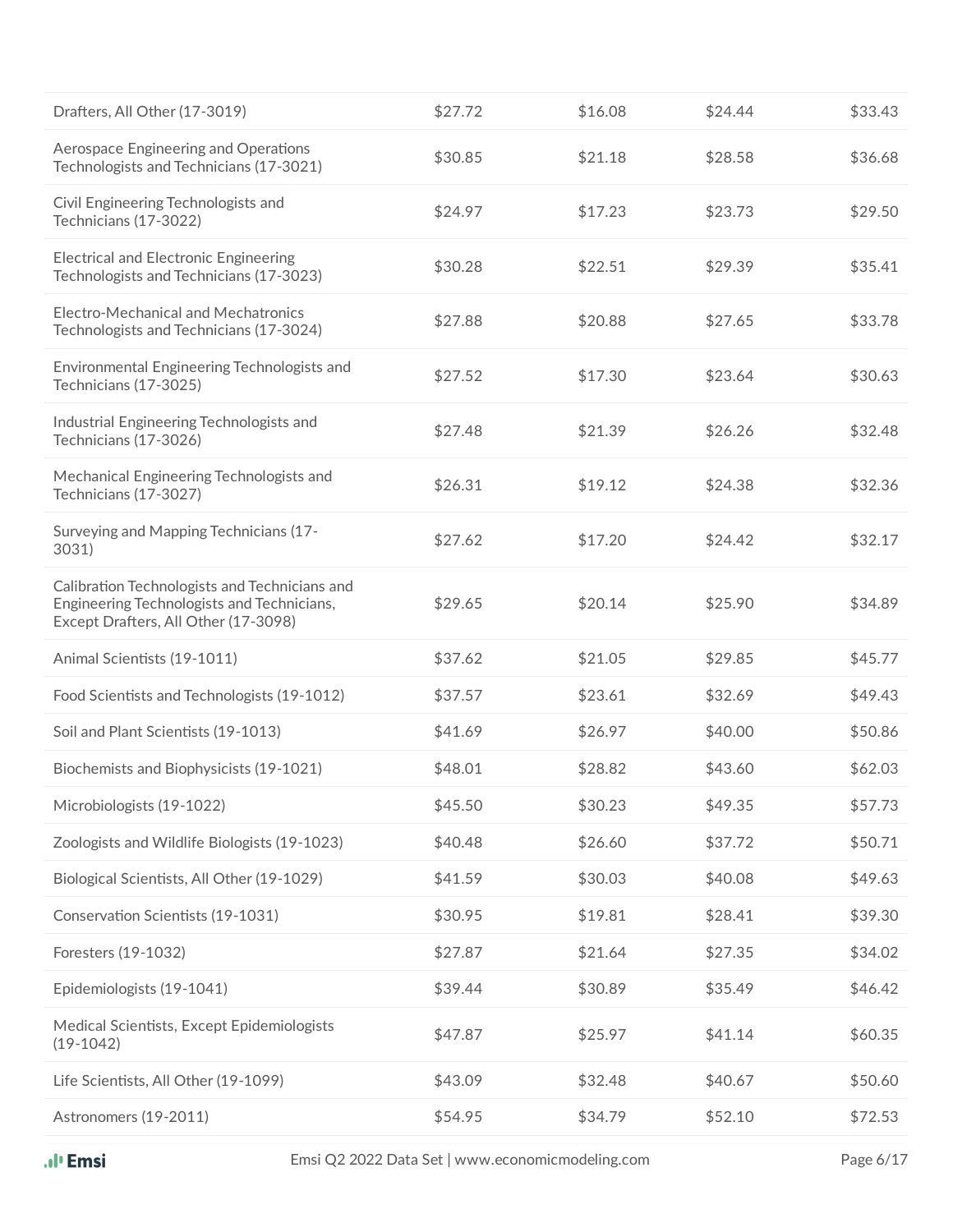| Physicists (19-2012)                                                                   | \$66.98 | \$47.03 | \$65.84 | \$84.93 |
|----------------------------------------------------------------------------------------|---------|---------|---------|---------|
| Atmospheric and Space Scientists (19-2021)                                             | \$46.02 | \$27.49 | \$37.73 | \$62.40 |
| Chemists (19-2031)                                                                     | \$43.48 | \$30.52 | \$40.74 | \$53.74 |
| Materials Scientists (19-2032)                                                         | \$39.95 | \$28.38 | \$38.86 | \$48.01 |
| Environmental Scientists and Specialists,<br>Including Health (19-2041)                | \$39.88 | \$28.64 | \$37.21 | \$47.61 |
| Geoscientists, Except Hydrologists and<br>Geographers (19-2042)                        | \$51.99 | \$30.25 | \$42.85 | \$63.53 |
| Hydrologists (19-2043)                                                                 | \$38.66 | \$20.52 | \$27.82 | \$52.80 |
| Physical Scientists, All Other (19-2099)                                               | \$54.01 | \$20.44 | \$45.60 | \$71.73 |
| Economists (19-3011)                                                                   | \$53.47 | \$33.70 | \$46.30 | \$59.97 |
| Survey Researchers (19-3022)                                                           | \$28.97 | \$15.45 | \$21.51 | \$35.49 |
| Clinical, Counseling, and School Psychologists<br>$(19 - 3031)$                        | \$43.17 | \$27.50 | \$37.52 | \$50.57 |
| Industrial-Organizational Psychologists (19-<br>3032)                                  | \$60.79 | \$28.38 | \$46.00 | \$74.04 |
| Psychologists, All Other (19-3039)                                                     | \$57.55 | \$25.78 | \$44.61 | \$69.33 |
| Sociologists (19-3041)                                                                 | \$41.02 | \$26.18 | \$35.82 | \$50.73 |
| Urban and Regional Planners (19-3051)                                                  | \$34.77 | \$28.28 | \$34.79 | \$42.49 |
| Anthropologists and Archeologists (19-3091)                                            | \$29.76 | \$11.56 | \$23.60 | \$37.22 |
| Geographers (19-3092)                                                                  | \$37.90 | \$25.86 | \$35.65 | \$48.52 |
| Historians (19-3093)                                                                   | \$29.83 | \$13.43 | \$24.35 | \$38.31 |
| Political Scientists (19-3094)                                                         | \$53.43 | \$27.87 | \$48.40 | \$68.41 |
| Social Scientists and Related Workers, All<br>Other (19-3099)                          | \$37.23 | \$23.69 | \$34.76 | \$44.53 |
| Agricultural and Food Science Technicians<br>$(19-4011)$                               | \$23.82 | \$17.90 | \$23.27 | \$27.96 |
| Biological Technicians (19-4021)                                                       | \$25.95 | \$18.00 | \$23.74 | \$31.31 |
| Chemical Technicians (19-4031)                                                         | \$25.24 | \$19.66 | \$24.51 | \$29.30 |
| <b>Environmental Science and Protection</b><br>Technicians, Including Health (19-4042) | \$24.14 | \$15.72 | \$20.63 | \$28.11 |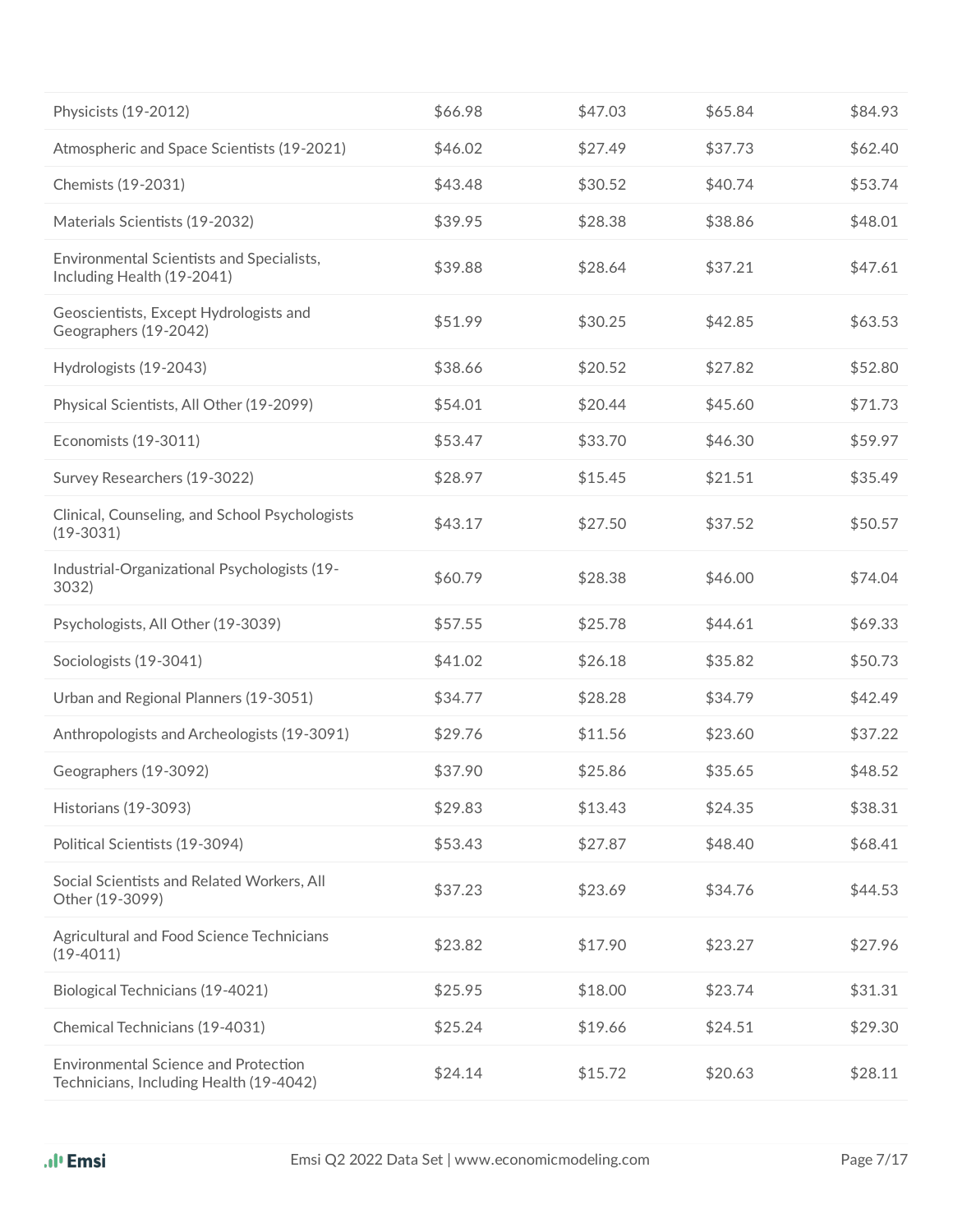| Geological and Hydrologic Technicians (19-<br>4045)                    | \$20.98 | \$16.34 | \$20.00 | \$24.38 |
|------------------------------------------------------------------------|---------|---------|---------|---------|
| Nuclear Technicians (19-4051)                                          | \$43.74 | \$36.51 | \$43.32 | \$51.98 |
| Social Science Research Assistants (19-4061)                           | \$31.19 | \$23.20 | \$28.40 | \$37.52 |
| Forest and Conservation Technicians (19-<br>4071)                      | \$23.65 | \$18.35 | \$23.40 | \$28.12 |
| Forensic Science Technicians (19-4092)                                 | \$36.63 | \$23.49 | \$32.97 | \$44.75 |
| Life, Physical, and Social Science Technicians,<br>All Other (19-4099) | \$29.32 | \$18.08 | \$23.43 | \$33.63 |

## **Regional Trends**



| Region                   |        | 2016 Jobs 2021 Jobs | 2026 Jobs                                | Change | $2016 -$<br>2021<br>Growth<br>% | $2021 -$<br>2026<br>Growth<br>% |
|--------------------------|--------|---------------------|------------------------------------------|--------|---------------------------------|---------------------------------|
| 3 Massachusetts Counties | 16.237 | 14.880              | 14.964                                   | -1.273 | -8.4%                           | 0.6%                            |
| Nation                   |        |                     | 9,156,504 9,753,918 10,404,726 1,248,222 |        | 6.5%                            | 6.7%                            |

## **Job Growth by County**

| County | <b>County Name</b>   | 2016<br>Jobs | 2021<br><b>Jobs</b> | 2016-2021 %<br>Change | Avg. Hourly<br><b>Earnings</b> |
|--------|----------------------|--------------|---------------------|-----------------------|--------------------------------|
| 25013  | Hampden County, MA   | 10.059       | 9.106               | $-9%$                 | \$42.87/hr                     |
| 25015  | Hampshire County, MA | 4.834        | 4.506               | $-7\%$                | \$43.18/hr                     |
| 25011  | Franklin County, MA  | 1.344        | 1.268               | -6%                   | \$42.98/hr                     |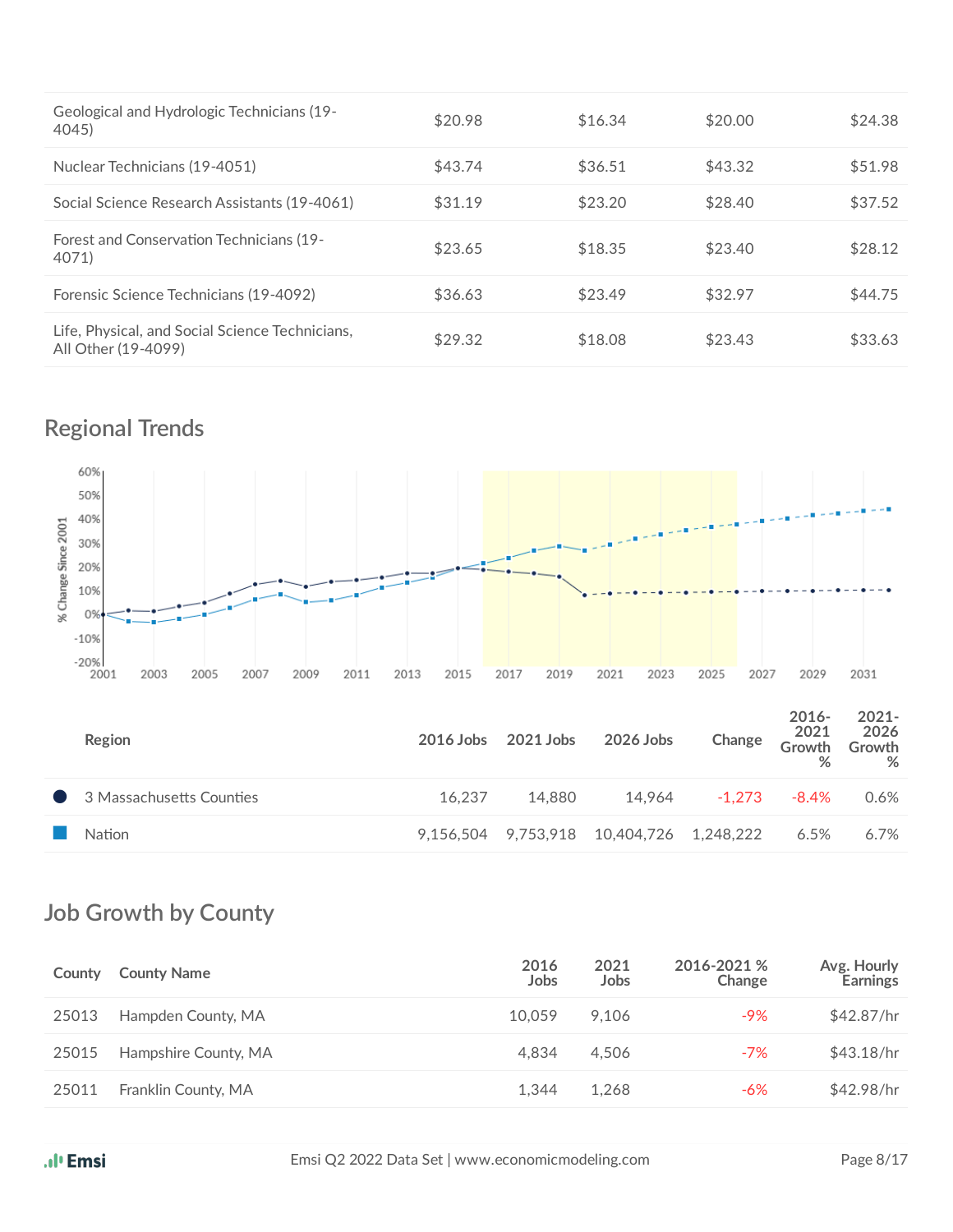## **Occupation Gender Breakdown**

| Gender  | 2021 Jobs | 2021<br>Percent                                                                                                                                  |
|---------|-----------|--------------------------------------------------------------------------------------------------------------------------------------------------|
| Males   |           | 9,991 67.1%                                                                                                                                      |
| Females | 4,889     | $32.9\%$ $\blacksquare$<br><b>Contract Contract Contract Contract Contract Contract Contract Contract Contract Contract Contract Contract Co</b> |
|         |           |                                                                                                                                                  |

## **Occupation Age Breakdown**

|  | Age       | 2021 Jobs | 2021<br>Percent                                                                                                                |  |
|--|-----------|-----------|--------------------------------------------------------------------------------------------------------------------------------|--|
|  | $14 - 18$ | 34        | $0.2\%$                                                                                                                        |  |
|  | 19-24     | 1,039     | $7.0\%$                                                                                                                        |  |
|  | 25-34     | 3,542     | 23.8%<br>and the state of the state of the state of the state of the state of the state of the state of the state of th        |  |
|  | $35 - 44$ | 3,153     | 21.2%<br><b>Contract Contract Contract Contract Contract Contract Contract Contract Contract Contract Contract Contract Co</b> |  |
|  | 45-54     | 3,027     | 20.3%<br>$\mathbb{R}^n \times \mathbb{R}^n$                                                                                    |  |
|  | 55-64     | 2,811     | 18.9%<br><b>CONTRACTOR</b>                                                                                                     |  |
|  | $65+$     | 1,274     | $8.6\%$                                                                                                                        |  |
|  |           |           |                                                                                                                                |  |

## **Occupation Race/Ethnicity Breakdown**

|  | Race/Ethnicity                               | 2021 Jobs | 2021<br>Percent        |  |
|--|----------------------------------------------|-----------|------------------------|--|
|  | White                                        | 11,460    | 77.0%                  |  |
|  | Asian                                        | 1,545     | $10.4\%$               |  |
|  | Hispanic or Latino                           | 977       | $6.6\%$                |  |
|  | <b>Black or African American</b>             | 516       | $3.5\%$                |  |
|  | Two or More Races                            | 363       | $2.4\%$ $\blacksquare$ |  |
|  | American Indian or Alaska Native             | 11        | $0.1\%$                |  |
|  | Native Hawaiian or Other Pacific<br>Islander | 7         | $0.0\%$                |  |
|  |                                              |           |                        |  |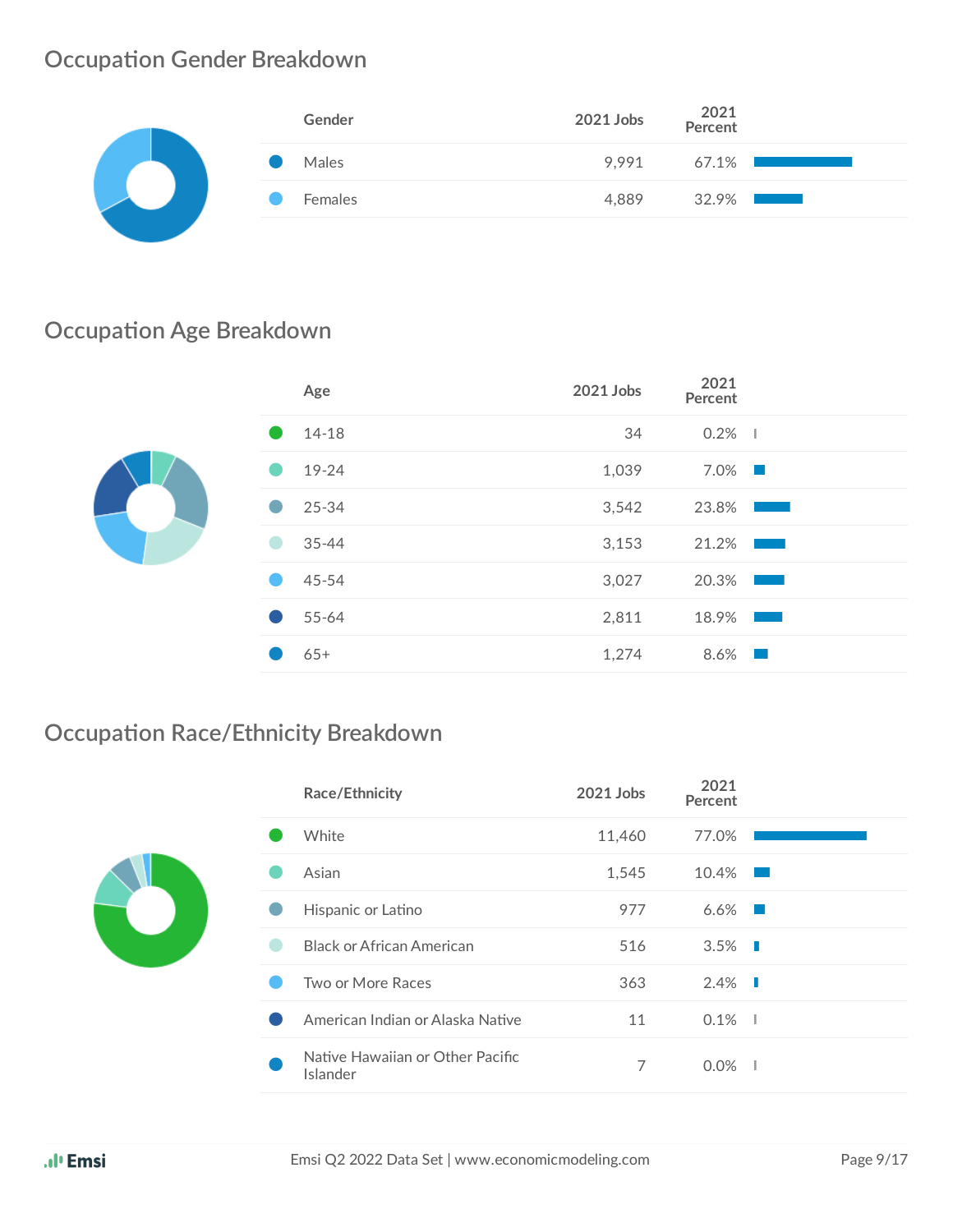## 222 12,918

**Programs** (2020) **Completions** (2020)

| <b>CIP Code</b> | Program                                                   | <b>Completions</b><br>(2016) | <b>Completions</b><br>(2017) | <b>Completions</b><br>(2018) | <b>Completions</b><br>(2019) | <b>Completions</b><br>(2020) |
|-----------------|-----------------------------------------------------------|------------------------------|------------------------------|------------------------------|------------------------------|------------------------------|
| 52.0201         | <b>Business Administration and</b><br>Management, General | 1,008                        | 925                          | 921                          | 908                          | 945                          |
| 42.0101         | Psychology, General                                       | 992                          | 821                          | 868                          | 810                          | 792                          |
| 24.0101         | Liberal Arts and Sciences/Liberal<br><b>Studies</b>       | 1,052                        | 945                          | 839                          | 803                          | 737                          |
| 11.0701         | <b>Computer Science</b>                                   | 381                          | 430                          | 537                          | 693                          | 700                          |
| 26.0101         | Biology/Biological Sciences,<br>General                   | 544                          | 556                          | 545                          | 599                          | 577                          |
| 27.0101         | Mathematics, General                                      | 304                          | 349                          | 382                          | 413                          | 445                          |
| 43.0104         | <b>Criminal Justice/Safety Studies</b>                    | 408                          | 403                          | 424                          | 442                          | 403                          |
| 45.0601         | Economics, General                                        | 501                          | 501                          | 498                          | 403                          | 374                          |
| 51.2201         | Public Health, General                                    | 347                          | 375                          | 408                          | 425                          | 358                          |
| 45.1001         | Political Science and Government,<br>General              | 389                          | 409                          | 371                          | 382                          | 357                          |

## **Completions Trend**

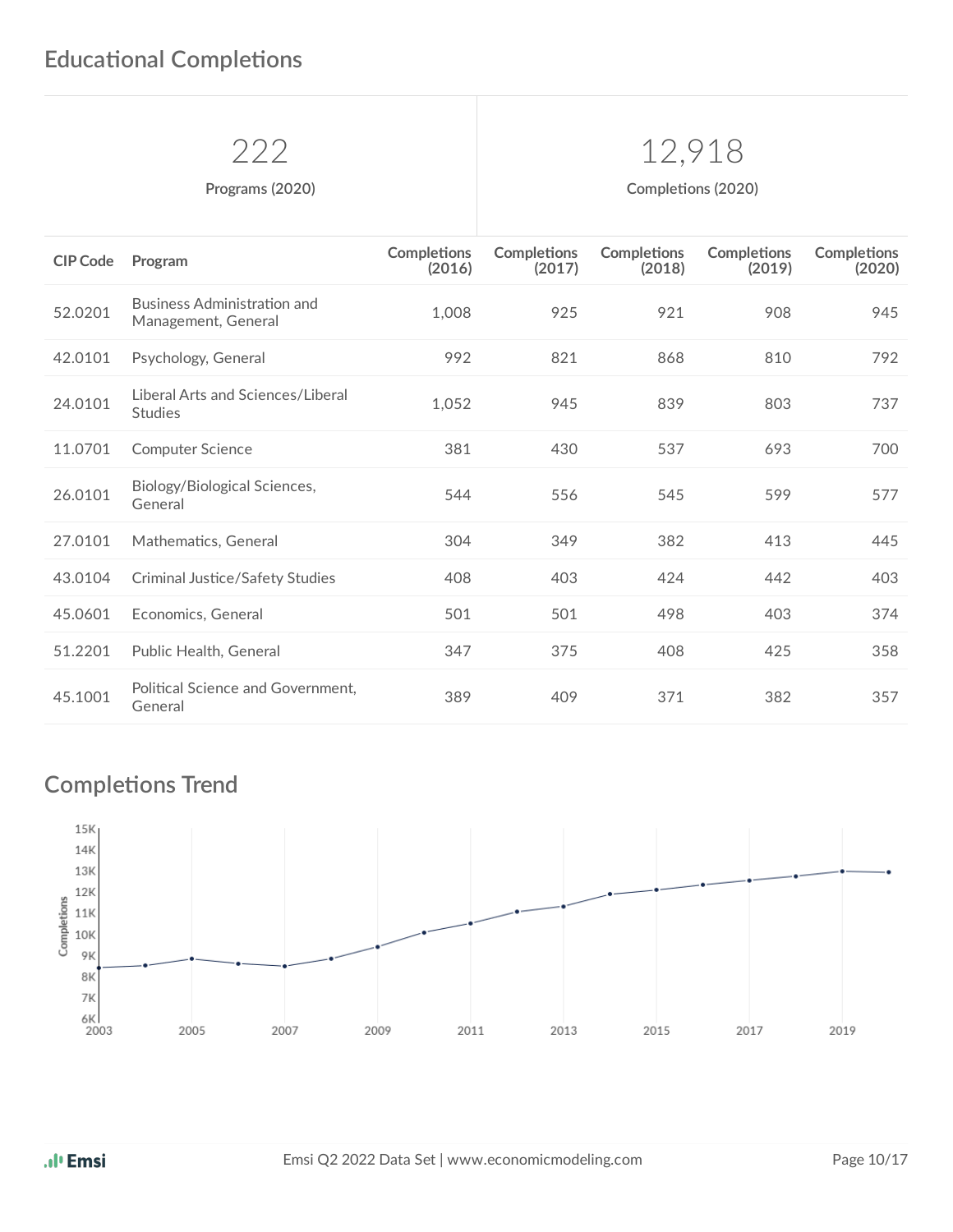## **Regional Completions by Award Level**



| <b>Award Level</b>                                    | <b>Completions</b><br>(2020) | Percent |   |
|-------------------------------------------------------|------------------------------|---------|---|
| Award of less than 1 academic year                    | 494                          | 3.8%    |   |
| Associate's Degree                                    | 1,132                        | 8.8%    |   |
| <b>Bachelor's Degree</b>                              | 8,876                        | 68.7%   |   |
| Postbaccalaureate certificate                         | 137                          | $1.1\%$ |   |
| Master's Degree                                       | 1,927                        | 14.9%   |   |
| Post-masters certificate                              | 7                            | 0.1%    |   |
| Doctor's Degree                                       | 345                          | $2.7\%$ | ш |
| Award of at least 1 but less than 2<br>academic years | 0                            | 0.0%    |   |
| Award of at least 2 but less than 4<br>academic years | 0                            | 0.0%    |   |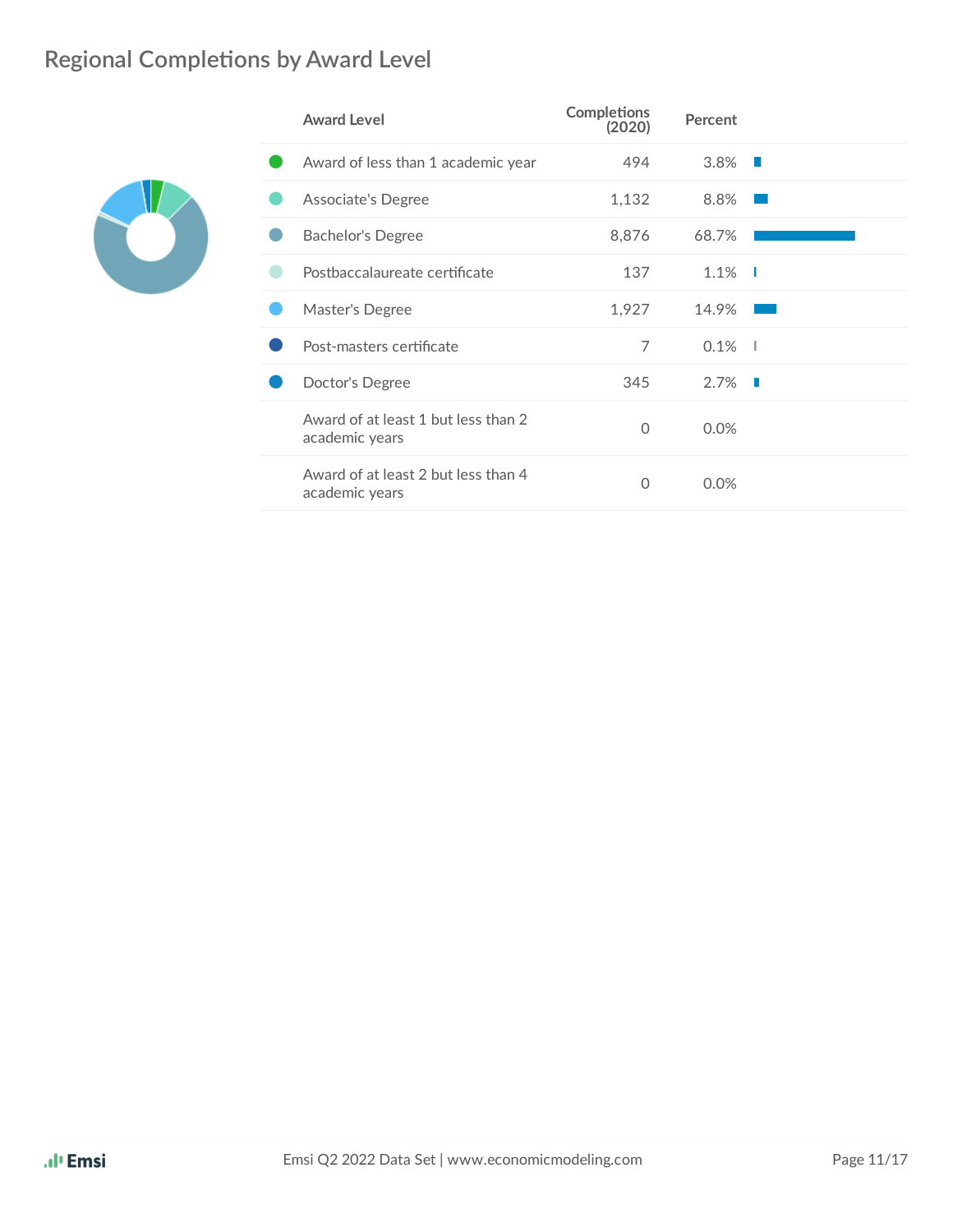## **Regional Completions by Institution**

| Institution                                                    | <b>Certificates</b><br>(2020) | <b>Degrees</b><br>(2020) | <b>Total</b><br><b>Completions</b><br>(2020) |
|----------------------------------------------------------------|-------------------------------|--------------------------|----------------------------------------------|
| University of Massachusetts-Amherst                            | 346                           | 6,387                    | 6,733                                        |
| <b>Westfield State University</b>                              | $\mathsf{O}$                  | 1,006                    | 1,006                                        |
| Smith College                                                  | 18                            | 719                      | 737                                          |
| Western New England University                                 | 160                           | 583                      | 743                                          |
| <b>Bay Path University</b>                                     | 9                             | 559                      | 568                                          |
| Mount Holyoke College                                          | $\circ$                       | 544                      | 544                                          |
| Amherst College                                                | $\mathsf O$                   | 493                      | 493                                          |
| Holyoke Community College                                      | 3                             | 488                      | 491                                          |
| Springfield Technical Community College                        | 41                            | 479                      | 520                                          |
| American International College                                 | $\ensuremath{\mathsf{3}}$     | 278                      | 281                                          |
| Springfield College                                            | $\mathsf{O}\xspace$           | 237                      | 237                                          |
| <b>Greenfield Community College</b>                            | 17                            | 150                      | 167                                          |
| Hampshire College                                              | $\circ$                       | 144                      | 144                                          |
| College of Our Lady of the Elms                                | 41                            | 141                      | 182                                          |
| Springfield College-Regional, Online, and Continuing Education | $\mathsf{O}\xspace$           | 55                       | 55                                           |
| Conway School of Landscape Design                              | $\mathsf{O}\xspace$           | 17                       | 17                                           |
| Sanford-Brown Institute                                        | $\mathsf{O}\xspace$           | $\mathbf 0$              | $\circ$                                      |
| MASSACHUSETTS CAREER DEVELOPMENT INSTITUTE INC                 | $\circ$                       | $\circ$                  | $\circ$                                      |
| Branford Hall Career Institute-Springfield Campus              | $\circ$                       | $\mathsf{O}\xspace$      | $\mathbf 0$                                  |
| American Career Institute-Springfield                          | $\mathbf 0$                   | 0                        | $\mathbf 0$                                  |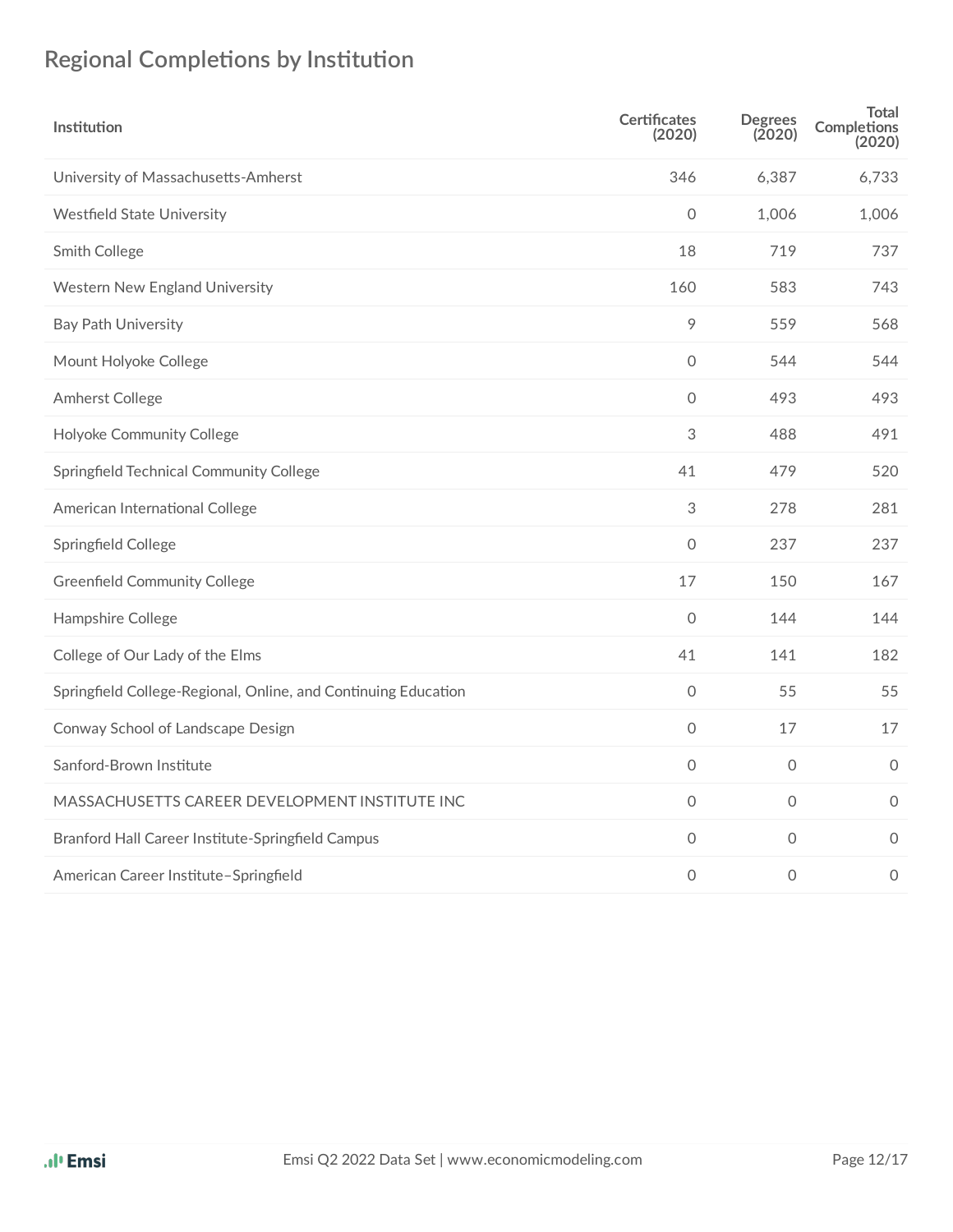## **Appendix A - Occupations**

| Code           | Description                                                                       | Code                   |  |
|----------------|-----------------------------------------------------------------------------------|------------------------|--|
| $15 -$<br>1211 | <b>Computer Systems Analysts</b>                                                  | $17 -$<br>3031         |  |
| $15 -$<br>1212 | <b>Information Security Analysts</b>                                              | $17 -$<br>3098         |  |
| $15 -$<br>1221 | Computer and Information Research<br>Scientists                                   | $19 -$<br>1011         |  |
| $15 -$<br>1231 | <b>Computer Network Support Specialists</b>                                       | $19 -$<br>1012         |  |
| $15 -$<br>1232 | <b>Computer User Support Specialists</b>                                          | $19 -$<br>1013         |  |
| $15 -$<br>1241 | <b>Computer Network Architects</b>                                                | $19 -$<br>1021         |  |
| $15 -$<br>1244 | Network and Computer Systems<br>Administrators                                    | $19 -$<br>1022         |  |
| $15 -$<br>1245 | Database Administrators and Architects                                            | $19 -$<br>1023         |  |
| $15 -$<br>1251 | <b>Computer Programmers</b>                                                       | $19 -$<br>1029         |  |
| $15 -$<br>1256 | Software Developers and Software Quality<br><b>Assurance Analysts and Testers</b> | $19 -$<br>1031         |  |
| $15 -$<br>1257 | Web Developers and Digital Interface<br>Designers                                 | $19 -$<br>1032         |  |
| $15 -$<br>1299 | Computer Occupations, All Other                                                   | $19 -$<br>1041         |  |
| $15 -$<br>2011 | Actuaries                                                                         | $19 -$                 |  |
| $15 -$<br>2021 | Mathematicians                                                                    | 1042<br>$19 -$<br>1099 |  |
| $15 -$<br>2031 | <b>Operations Research Analysts</b>                                               | $19 -$                 |  |
| $15 -$<br>2041 | Statisticians                                                                     | 2011<br>$19 -$         |  |
| $15 -$<br>2098 | Data Scientists and Mathematical Science<br>Occupations, All Other                | 2012<br>$19 -$         |  |
| $17 -$<br>2011 | Aerospace Engineers                                                               | 2021<br>$19 -$         |  |
|                |                                                                                   | 2031                   |  |

| Code           | Description                                                                                                               |
|----------------|---------------------------------------------------------------------------------------------------------------------------|
| $17 -$<br>3031 | Surveying and Mapping Technicians                                                                                         |
| $17 -$<br>3098 | Calibration Technologists and Technicians<br>and Engineering Technologists and<br>Technicians, Except Drafters, All Other |
| $19 -$<br>1011 | <b>Animal Scientists</b>                                                                                                  |
| $19 -$<br>1012 | <b>Food Scientists and Technologists</b>                                                                                  |
| $19 -$<br>1013 | Soil and Plant Scientists                                                                                                 |
| $19 -$<br>1021 | <b>Biochemists and Biophysicists</b>                                                                                      |
| $19 -$<br>1022 | Microbiologists                                                                                                           |
| $19 -$<br>1023 | Zoologists and Wildlife Biologists                                                                                        |
| $19 -$<br>1029 | Biological Scientists, All Other                                                                                          |
| $19-$<br>1031  | <b>Conservation Scientists</b>                                                                                            |
| $19 -$<br>1032 | Foresters                                                                                                                 |
| $19 -$<br>1041 | Epidemiologists                                                                                                           |
| $19 -$<br>1042 | Medical Scientists, Except Epidemiologists                                                                                |
| $19 -$<br>1099 | Life Scientists, All Other                                                                                                |
| $19 -$<br>2011 | Astronomers                                                                                                               |
| $19 -$<br>2012 | Physicists                                                                                                                |
| $19 -$<br>2021 | Atmospheric and Space Scientists                                                                                          |
| $19 -$<br>2031 | Chemists                                                                                                                  |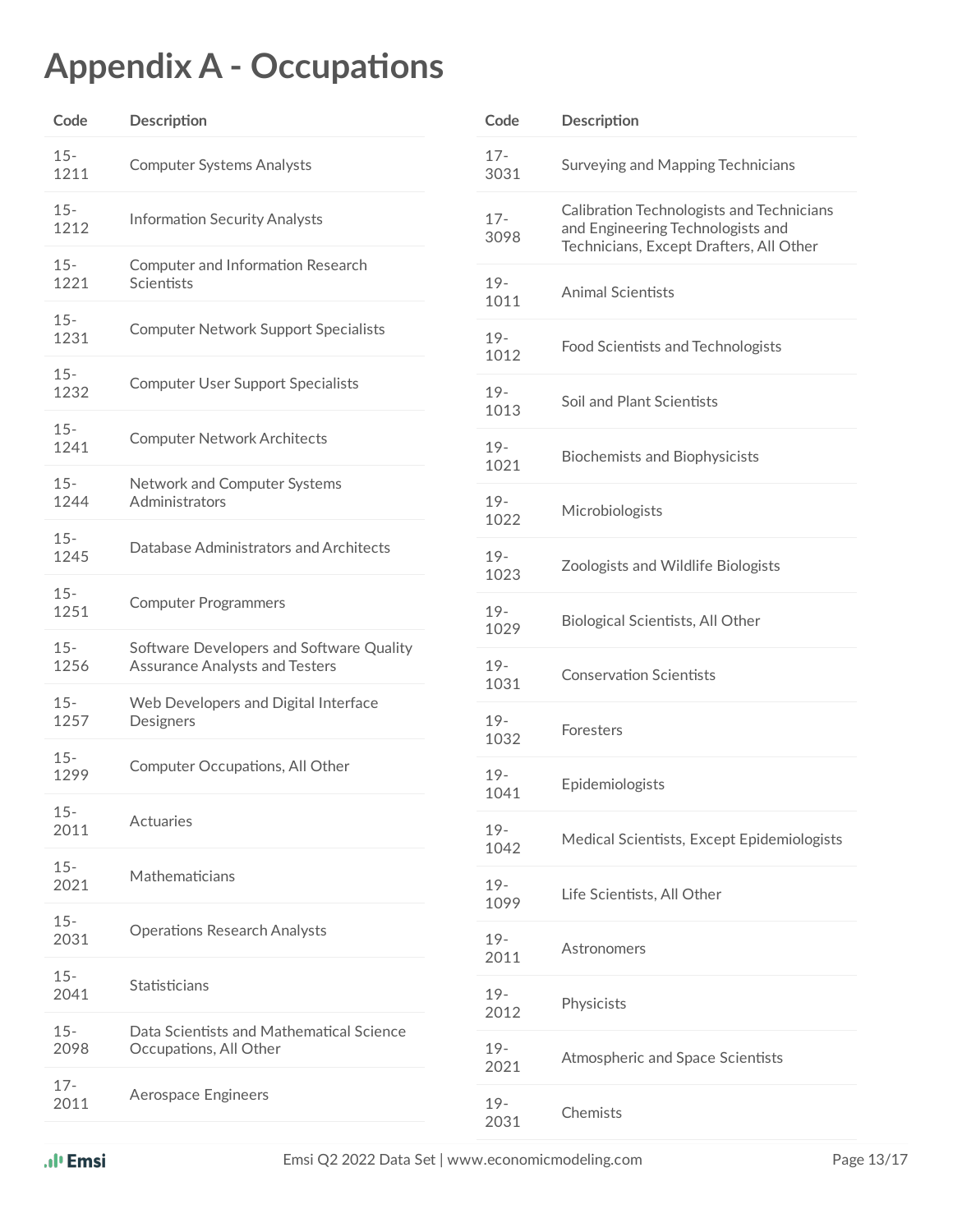| $17 -$<br>2021 | <b>Agricultural Engineers</b>                                                 | $19 -$<br>2032 | <b>Materials Scientists</b>                                   |
|----------------|-------------------------------------------------------------------------------|----------------|---------------------------------------------------------------|
| $17 -$<br>2031 | <b>Bioengineers and Biomedical Engineers</b>                                  | $19 -$<br>2041 | Environmental Scientists and Specialists,<br>Including Health |
| $17 -$<br>2041 | <b>Chemical Engineers</b>                                                     | $19 -$<br>2042 | Geoscientists, Except Hydrologists and<br>Geographers         |
| $17 -$<br>2051 | <b>Civil Engineers</b>                                                        | $19 -$<br>2043 | Hydrologists                                                  |
| $17 -$<br>2061 | <b>Computer Hardware Engineers</b>                                            | $19 -$<br>2099 | Physical Scientists, All Other                                |
| $17 -$<br>2071 | <b>Electrical Engineers</b>                                                   | $19 -$<br>3011 | Economists                                                    |
| $17 -$<br>2072 | Electronics Engineers, Except Computer                                        | $19 -$<br>3022 | <b>Survey Researchers</b>                                     |
| $17 -$<br>2081 | <b>Environmental Engineers</b>                                                | $19 -$<br>3031 | Clinical, Counseling, and School<br>Psychologists             |
| $17 -$<br>2111 | Health and Safety Engineers, Except<br>Mining Safety Engineers and Inspectors | $19 -$<br>3032 | Industrial-Organizational Psychologists                       |
| $17 -$<br>2112 | <b>Industrial Engineers</b>                                                   | $19 -$<br>3039 | Psychologists, All Other                                      |
| $17 -$<br>2121 | Marine Engineers and Naval Architects                                         | $19 -$<br>3041 | Sociologists                                                  |
| $17 -$<br>2131 | <b>Materials Engineers</b>                                                    | $19 -$<br>3051 | <b>Urban and Regional Planners</b>                            |
| $17 -$<br>2141 | <b>Mechanical Engineers</b>                                                   | $19 -$<br>3091 | Anthropologists and Archeologists                             |
| $17 -$<br>2151 | Mining and Geological Engineers, Including<br><b>Mining Safety Engineers</b>  | $19 -$<br>3092 | Geographers                                                   |
| $17 -$<br>2161 | <b>Nuclear Engineers</b>                                                      | $19 -$<br>3093 | Historians                                                    |
| $17 -$<br>2171 | <b>Petroleum Engineers</b>                                                    | $19 -$<br>3094 | <b>Political Scientists</b>                                   |
| $17 -$<br>2199 | Engineers, All Other                                                          | $19 -$<br>3099 | Social Scientists and Related Workers, All<br>Other           |
| $17 -$<br>3011 | Architectural and Civil Drafters                                              | $19 -$<br>4011 | Agricultural and Food Science Technicians                     |
| $17 -$<br>3012 | <b>Electrical and Electronics Drafters</b>                                    | $19 -$<br>4021 | <b>Biological Technicians</b>                                 |

| ıl <sup>ı</sup> Emsi |  |
|----------------------|--|

ä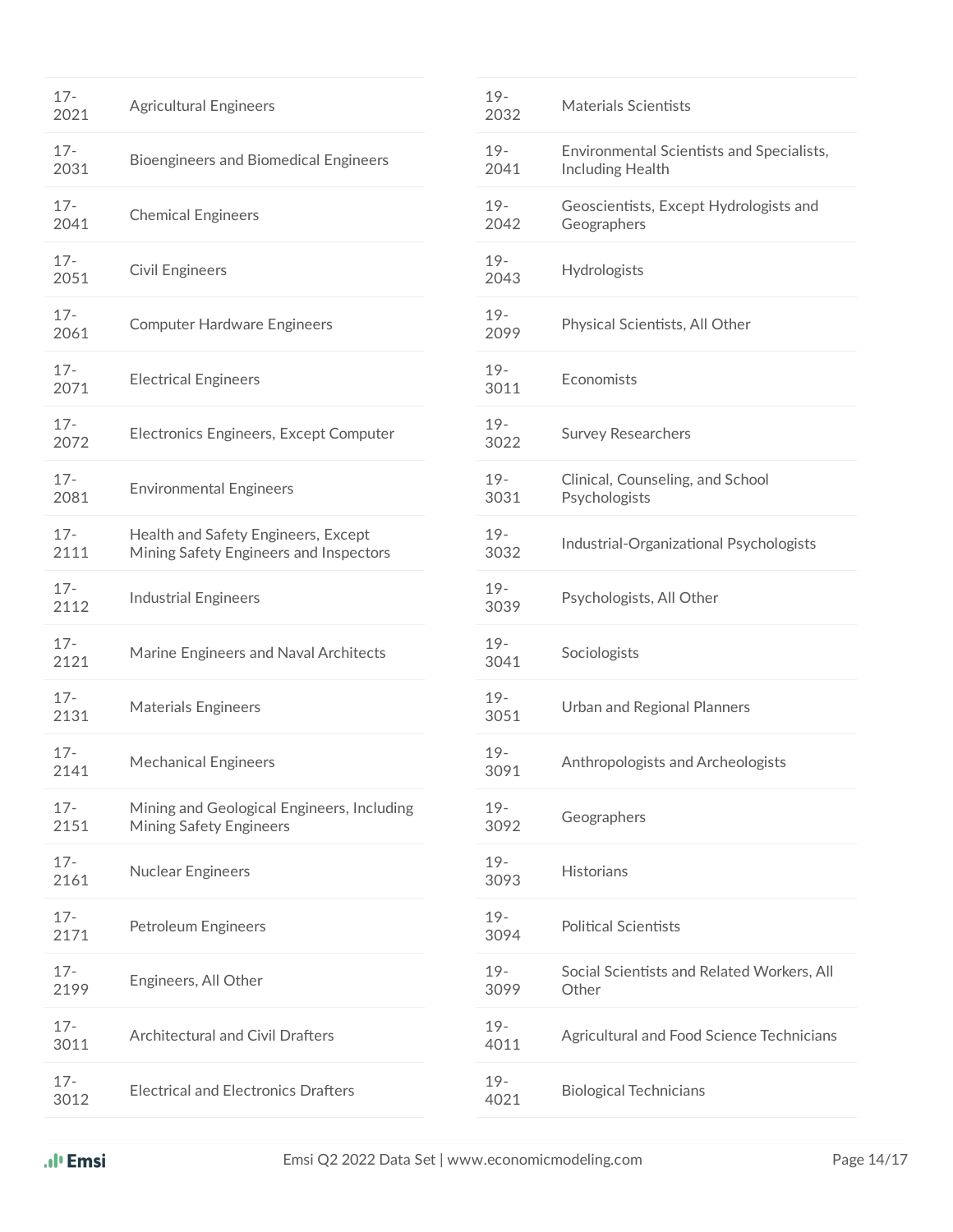| $17 -$<br>3013 | <b>Mechanical Drafters</b>                                     | $19 -$<br>4031 | <b>Chemical Technicians</b>                |
|----------------|----------------------------------------------------------------|----------------|--------------------------------------------|
| $17 -$         | Drafters, All Other                                            | $19 -$         | Environmental Science and Protection       |
| 3019           |                                                                | 4042           | Technicians, Including Health              |
| $17 -$         | Aerospace Engineering and Operations                           | $19 -$         | Geological and Hydrologic Technicians      |
| 3021           | <b>Technologists and Technicians</b>                           | 4045           |                                            |
| $17 -$         | Civil Engineering Technologists and                            | $19 -$         | Nuclear Technicians                        |
| 3022           | Technicians                                                    | 4051           |                                            |
| $17 -$         | <b>Electrical and Electronic Engineering</b>                   | $19 -$         | Social Science Research Assistants         |
| 3023           | <b>Technologists and Technicians</b>                           | 4061           |                                            |
| $17 -$         | Electro-Mechanical and Mechatronics                            | $19 -$         | <b>Forest and Conservation Technicians</b> |
| 3024           | <b>Technologists and Technicians</b>                           | 4071           |                                            |
| $17 -$         | <b>Environmental Engineering Technologists</b>                 | $19 -$         | Forensic Science Technicians               |
| 3025           | and Technicians                                                | 4092           |                                            |
| $17 -$         | Industrial Engineering Technologists and                       | $19-$          | Life, Physical, and Social Science         |
| 3026           | Technicians                                                    | 4099           | Technicians, All Other                     |
| $17 -$<br>3027 | Mechanical Engineering Technologists and<br><b>Technicians</b> |                |                                            |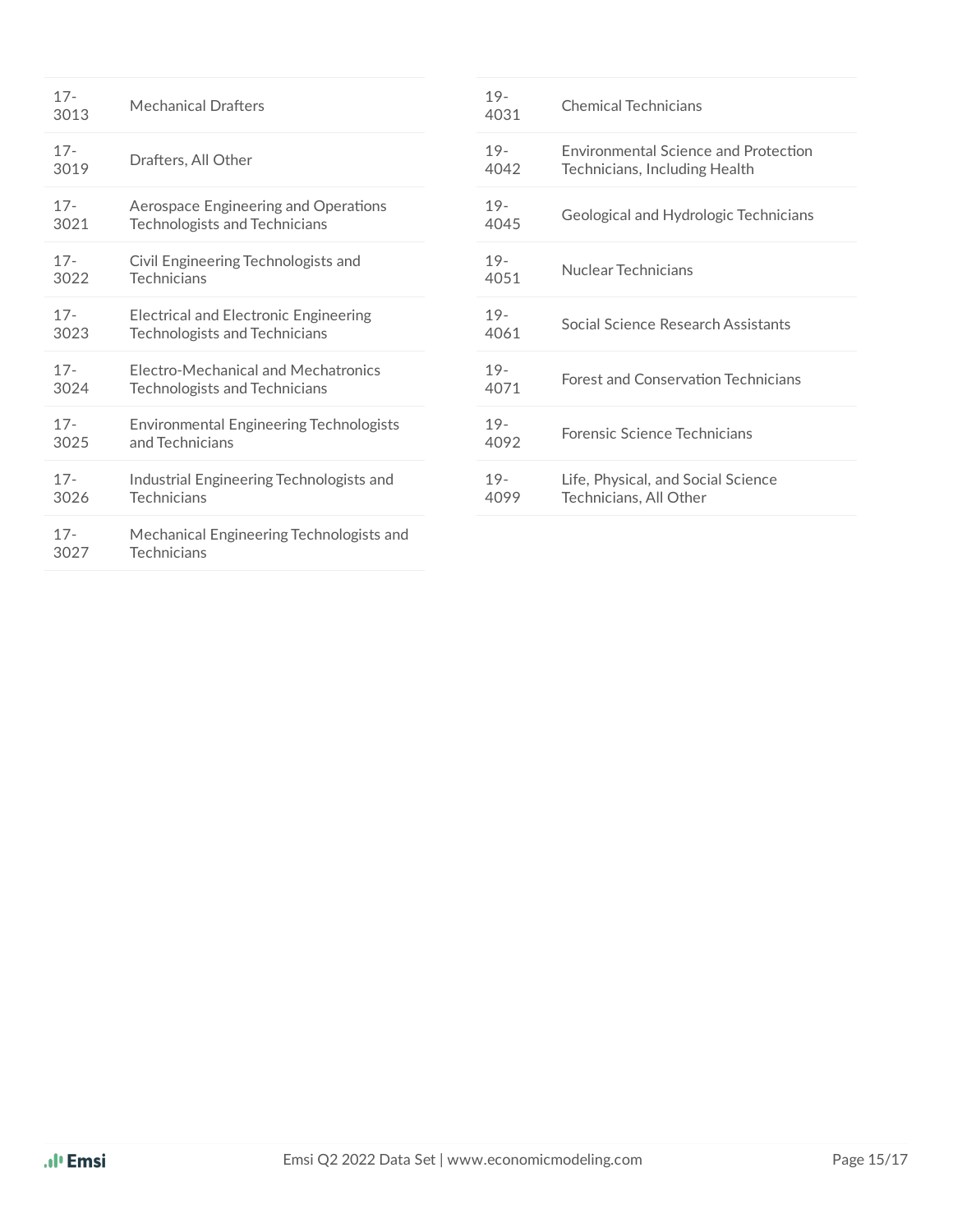## **Appendix B**

STEM Occupations in 3 Massachusetts Counties